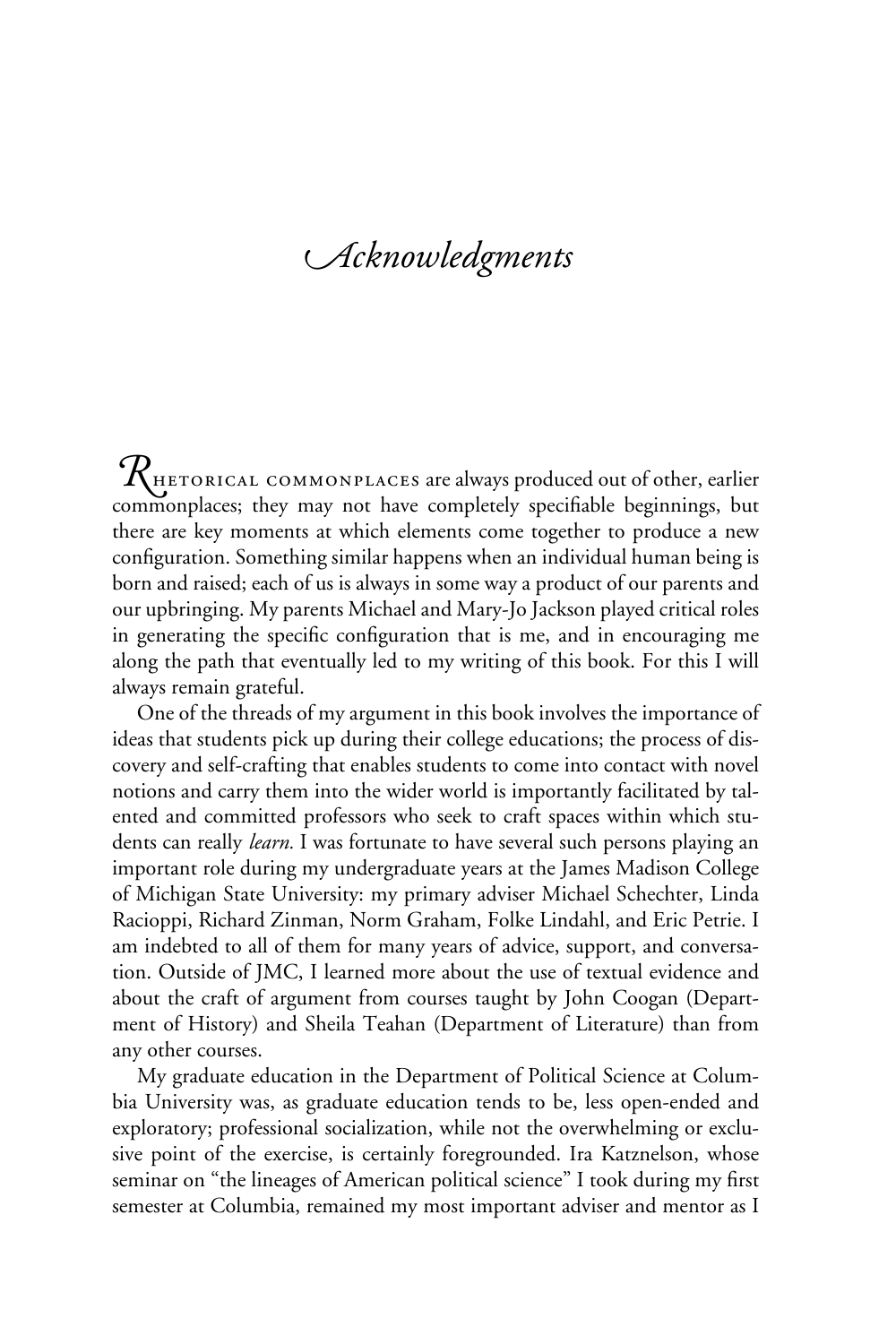## xiv *cknowledgments*

wound my way through the program. Ira encouraged my interest in historical processes of social construction and concretely illustrated that a historically sensitive social science was both possible and productive. Along the way, I also benefited from conversations with Jack Snyder, John Ruggie, Charles Tilly, Hendrik Spruyt, Anders Stephanson, Peter Johnson, and Volker Berghahn.

Almost more important than the professors with whom one works in graduate school are one's fellow students; much of the actual learning takes place in conversations over drinks or dinner, or (in the case of Columbia) while riding the subway to someplace in lower Manhattan. My most important interlocutors at graduate school were the members of the informal "relational constructionist group": Sherrill Stroschein, Daniel Nexon, Stacie Goddard, Allyson Ford, and Alex Cooley. Traces of discussions with them undoubtedly show up throughout the book. Mark Blyth, several years ahead of me in the program, was an important early source of peer support and helped to convince me that I wasn't crazy to tackle 'the West' as a dissertation topic. Plus, he knew where all the good bars in the city were—a real help for a first-year Ph.D. student and newcomer to New York.

While at Columbia I was fortunate enough to be able to teach in the Contemporary Civilization program for two years as a preceptor (from the Latin for "you're not a professor so we don't have to pay you as much"); that experience, and especially the weekly preceptor meetings during which we would compare notes and discuss pedagogical strategies, made an invaluable contribution to my development as a teacher. I thank David Johnston for the opportunity, and my fellow preceptors for many stimulating debates and discussions.

One of the most important institutions in academia is the professional conference, as this provides an opportunity to obtain critical feedback on one's work and to make connections to scholars at other institutions. Conferences are also essential for graduate students looking to have their wacky ideas taken seriously, as positions that might be a hard sell in one's home department often fly better in the broader environment of a conference. It's also nice to get out and be related to simply as a fellow scholar, something that is perennially difficult when interacting with faculty members in whose courses one once sat as a student. The first professional conference I attended was the International Studies Association-Northeast conference in 1996; at that meeting, Yale Ferguson and Bob Denemark made me feel extremely welcome in the profession, and their support has remained important to me over the years. At the 1997 ISA-NE conference I met Naeem Inayatullah, whose relentless commitment to not letting me get too comfortable with my analytical tools has decisively improved my scholarship for the better. At the 1998 main ISA conference I got to know Alex Wendt and Iver Neumann, both of whom have remained extremely important interlocutors and collaborators in the ongoing effort to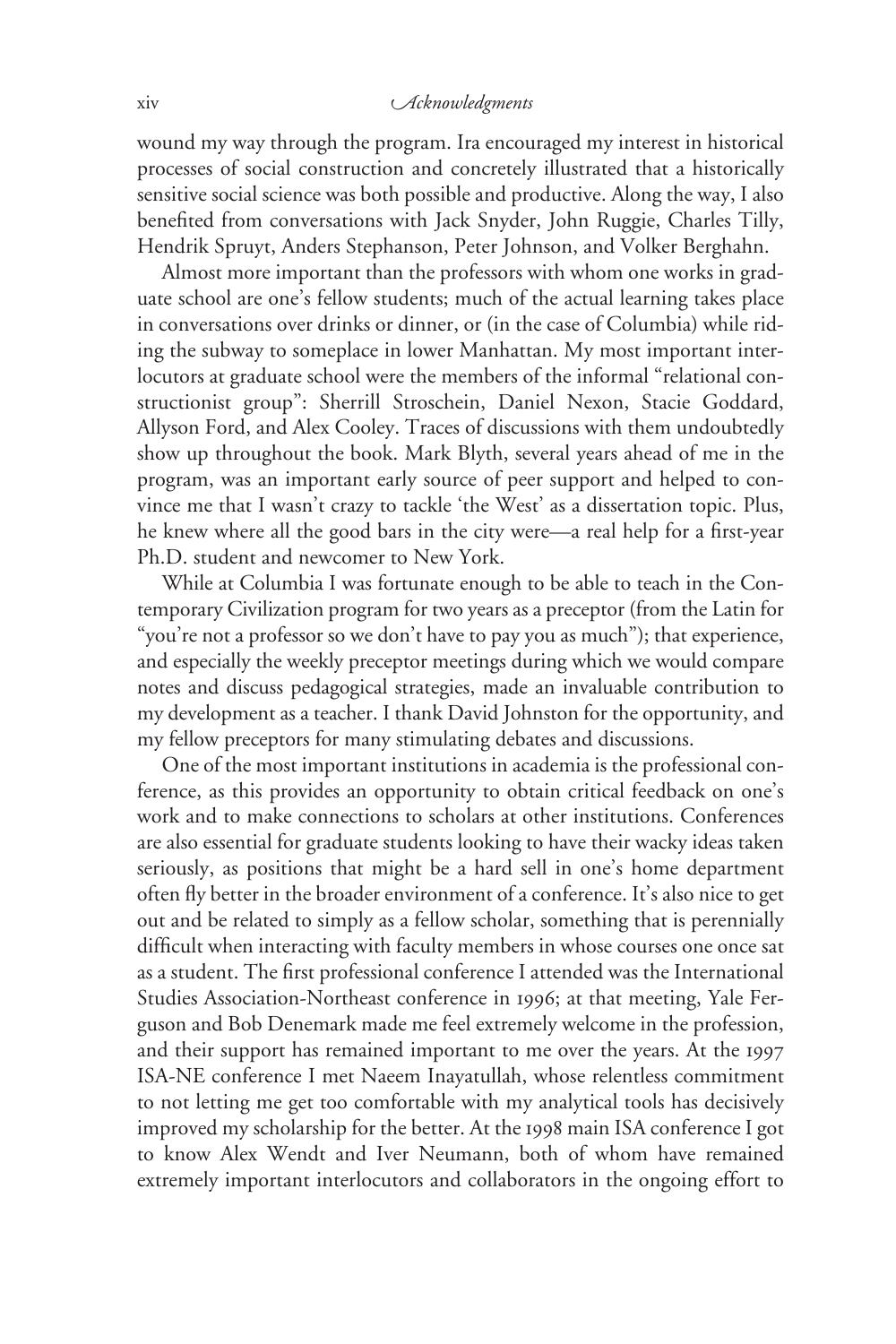keep social-theoretical considerations at or near the center of mainstream debates in the field.

Conferencing has also enabled me to create and sustain important conversations with a number of other scholars, who commented on various pieces of the project as I presented it in different formats. At the risk of accidentally forgetting someone, let me publicly single out Daniel Green, Jennifer Sterling-Folker, Peter Mandaville, Benjamin Herborth, Thomas Berger, Steve Rosow, Martha Finnemore, Yosef Lapid, Colin Wight, Jacinta O'Hagan, Mark Salter, Mustapha Kemal Pasha, Peter Katzenstein, Colin Elman, Jutta Weldes, Mlada Bukovansky, Friedrich Kratochwil, Jim Mittelman, David Blaney, Patricia Goff, Kevin Dunn, Fred Chernoff, Andrew Oros, Peter Howard, Nick Onuf, Hayward Alker, and—perhaps most significantly—Janice Bially Mattern, whose broad agreement with the contours of my transactional constructionist position enables the kind of detailed discussion of specific nuances that is sometimes difficult to have with other scholars. I am deeply grateful that I can get into arguments with Janice about *precisely* how the power of language operates at the most basic analytical level, and look forward to doing so for years to come.

I have also had wonderful opportunities to present working drafts of sections of this book in a number of places: the Columbia University Forum on the Core, the Norwegian Institute of International Affairs, Johns Hopkins University, Michigan State University, the Council on Comparative Studies at American University, the ISA workshops "Identity and IR" and "Civilization(s) in World Politics," and the Northeast Circle at ISA-Northeast. I would like to thank all of the participants in those occasions for their helpful and critical feedback. Bud Duvall also invited me to present a chapter in the Minnesota International Relations Colloquium; his comments, along with those of Ron Krebs and the other participants in the colloquium, were among the most incisive that I received, and helped me to sharpen the argument considerably.

Students in several of my courses have heard earlier versions of parts of the argument of this book and have often served as the first audience for a halfformed idea—and as some of my most perceptive critics. I would particularly like to thank the students in my "Culture and Identity in World Politics" seminar at New York University (1998–2000), those in my "Borders and Orders" (2002) and "The Conduct of Inquiry in International Relations" (2001–5) courses at American University, and participants in the study-abroad program in Kraków, Poland, during the summer of 2004, with its associated seminar "The Eastern Boundaries of Western Civilization."

Scholarly work does not get accomplished without various kinds of support, ranging from financial to organizational to logistical. For providing a hospitable working environment at American University, I would like to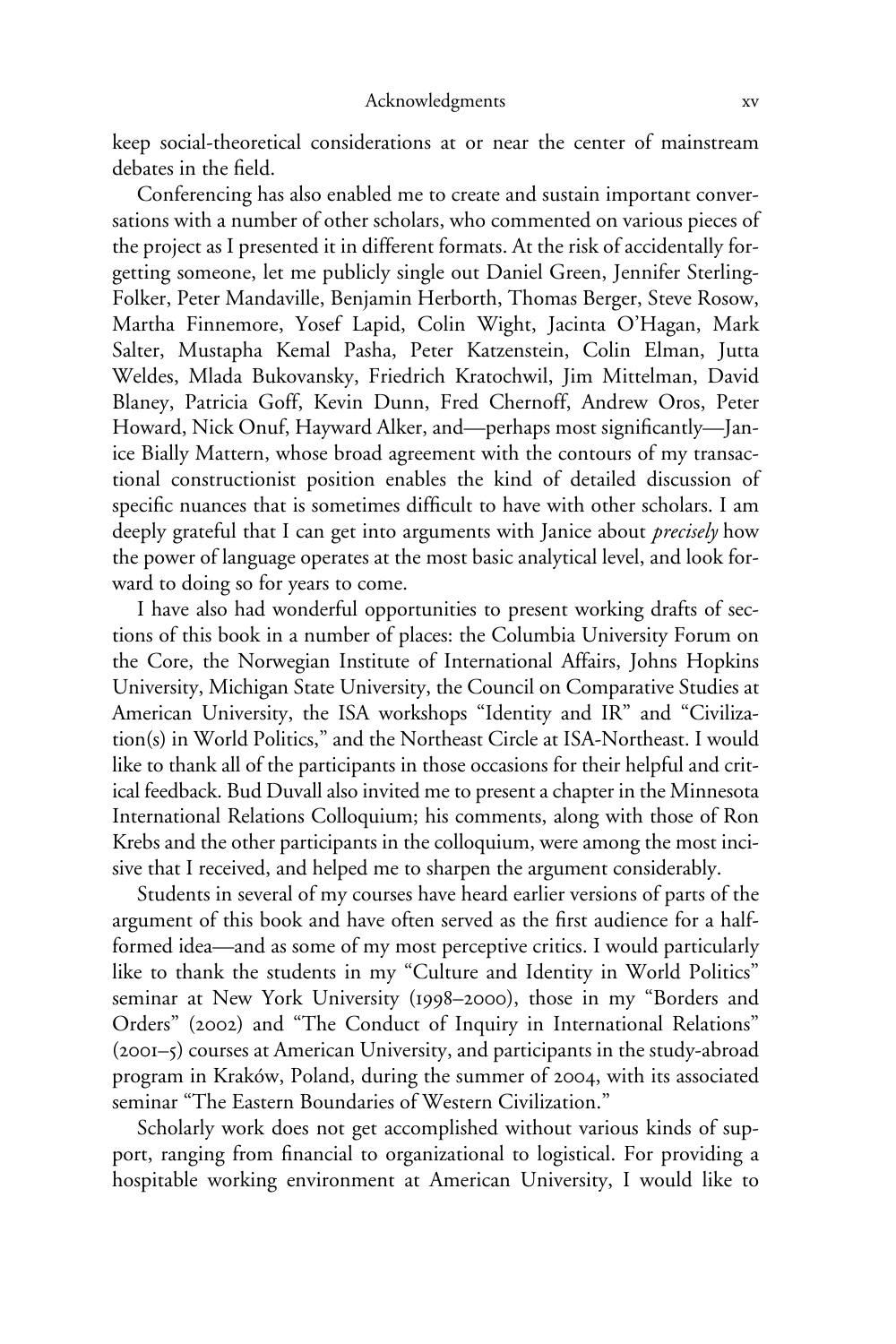## xvi *cknowledgments*

thank Lou Goodman, Nanette Levinson, Renee Marlin-Bennett, and John Richardson. For grants that enabled me to spend months in German archives, I am grateful to the Deutsche Akademische Austauschdienst, the National Endowment for the Humanities, and American University's Faculty Senate. For opening their home to me (and to my family) on multiple occasions, I am grateful to Heinz-Joseph and Ulla Knepper; I am also grateful to Marius Schneider for letting me stay in his apartment. And a special note of thanks to the librarians and archivists at the Konrad-Adenauer-Stiftung, the Archiv für Sozialdemokratie of the Friedrich-Ebert-Stiftung, the Institut für Zeitgeschichte, the Bundespresseamt, the Auswärtiges Amt, and the Council on Foreign Relations for making their collections and facilities available to me.

I have been extremely fortunate to have a plethora of outstanding research assistants over the years; all of them have made invaluable contributions to the book, whether by hunting up obscure documents or by tracking down equally obscure citations. I extend deep gratitude to Amy Pike, Kim Camp, Chandra Dunn, Jennifer Lobasz, Maia Carter Hallward, Kiran Pervez, and Jesse Crane-Seeber for all of their efforts.

It was a chance meeting with Ido Oren at a conference in 2004 that led, more or less directly, to Jim Reische at the University of Michigan Press becoming aware of the book manuscript and sending it out for review; I thank Ido for bringing the book to Jim's attention and Jim, Amy Fuller, and Kevin Rennells for guiding me through the process of getting it published. I should also thank Alex Wendt and one anonymous reviewer for their comments on the manuscript at that stage.

Thanks also to Jake Kawatski and Dianne Grandstrom at Twin Oaks Indexing for preparing the index.

Kiran Pervez, Jesse Crane-Seeber, and Sherrill Stroschein gave the penultimate manuscript a close read and managed to catch a number of ambiguities and awkward moments that had stubbornly persisted through multiple redrafts and versions. The blame for any such moments that remain in the text after their close attention should be laid on my head alone.

Dan Nexon and I have been discussing the theoretical and conceptual issues surrounding a transactional social constructionist approach to world politics for so many years now that I am sometimes unclear which of us came up with a particular point first. In a sense, it doesn't really matter; although the basic philosophical commitment may be virtually the same, what we do with those points in our individual empirical work is rather different. But I would be seriously remiss in not acknowledging a debt of gratitude to Dan for our ongoing theoretical explorations, which have informed this book in so many ways that I couldn't even begin to list them all.

The credits of Hollywood films have recently begun to list "production babies" near the end; in that spirit, I want to acknowledge my two production